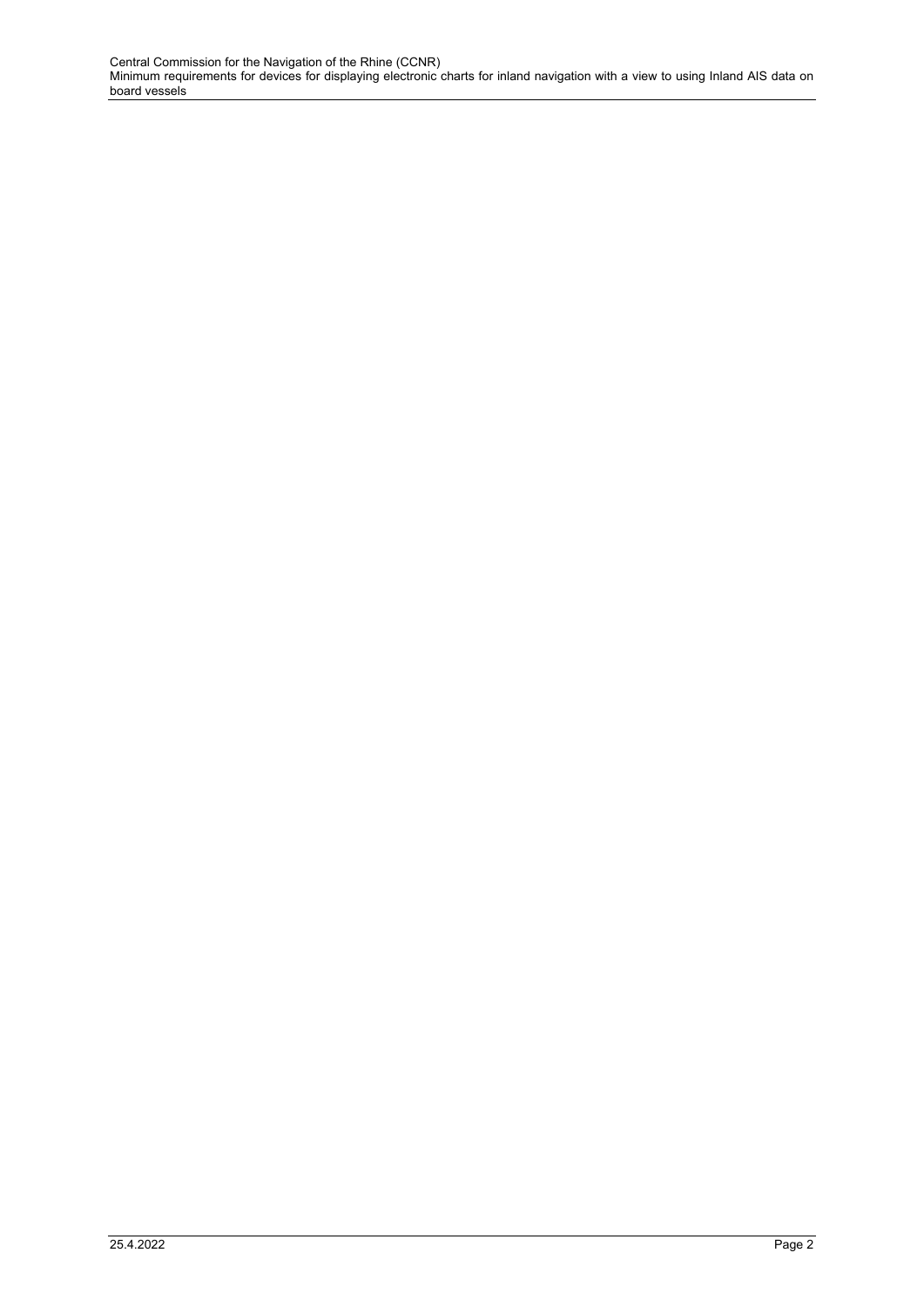# **TABLE OF CONTENTS**

| 1 <sub>1</sub> | Minimum requirements and recommendations for electronic charts for inland navigation in |  |
|----------------|-----------------------------------------------------------------------------------------|--|
| 2 <sub>1</sub> | Minimum requirements and recommendations for devices displaying electronic charts for   |  |
| 3.             | Minimum requirements and recommendations for electronic chart display software for      |  |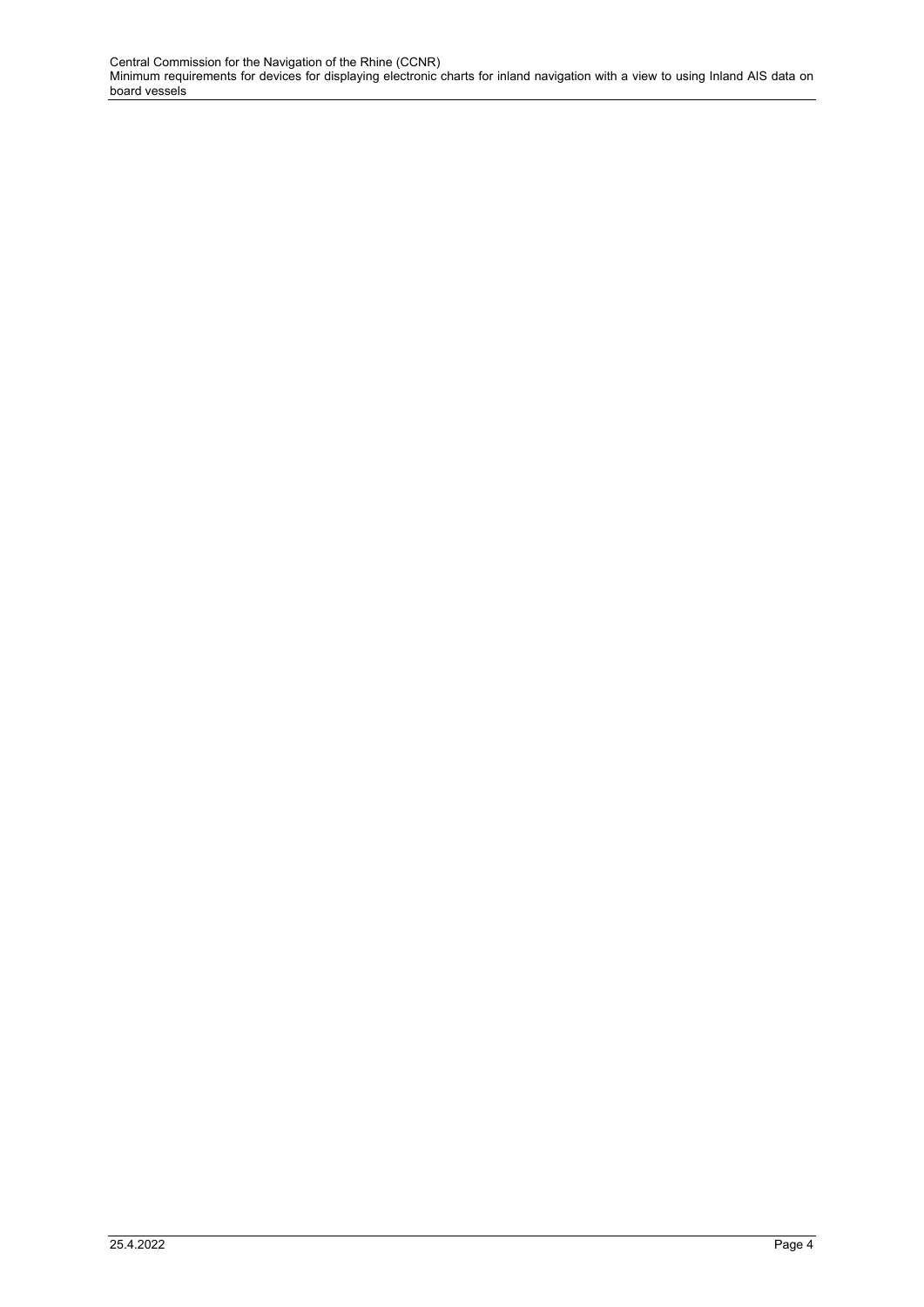## **FOREWORD**

CCNR passed resolution 2013-II-16 making it compulsory to possess and use the Inland AIS with effect from 1st December 2014.

The introduction<sup>1</sup> of Inland AIS was accompanied simultaneously by the obligation to use ECDIS devices in information mode or a comparable device for displaying electronic charts for inland navigation on board vessels. The Inland AIS device must be connected to the ECDIS device in information mode<sup>2</sup> or to the comparable device for displaying electronic charts for inland navigation and an up-to-date electronic chart for inland navigation must be used.

This document lays down the minimum requirements regarding comparable device for displaying electronic charts for inland navigation with a view to using Inland AIS data on board vessels.

It also makes recommendations helping to improve the accuracy and clarity and thus reliability with which Inland AIS data are displayed. By their very nature, these recommendations are not mandatory, but the CCNR does nonetheless recommend that they be adhered to in the same way as the mandatory minimum requirements.

For the purpose of identifying minimum requirements and fundamental recommendations, the following on-board equipment is considered in the sections below:

- a) electronic charts for inland navigation,
- b) devices for displaying electronic charts for inland navigation,
- c) the software for displaying electronic charts inland navigation.

It should be noted that, if appropriate, the competent authorities may lay down additional requirements beyond the minimum requirements for *special functions*.

#### Comment:

The ES-RIS is the European standard for river information services, as mentioned in Article 1.01(a) of the Rhine Police Regulations. Application of the ES-RIS requires a Member State to be one of the Rhine riparian States or Belgium.

<sup>1</sup> Except for ferries.

<sup>2</sup> The Inland ECDIS standard differentiates between information mode and navigation mode. **Information mode** means the use of the Inland ECDIS for information purposes only, without overlaid radar image. **Navigation mode** means the use of the Inland ECDIS for conning the vessel, with overlaid radar image.